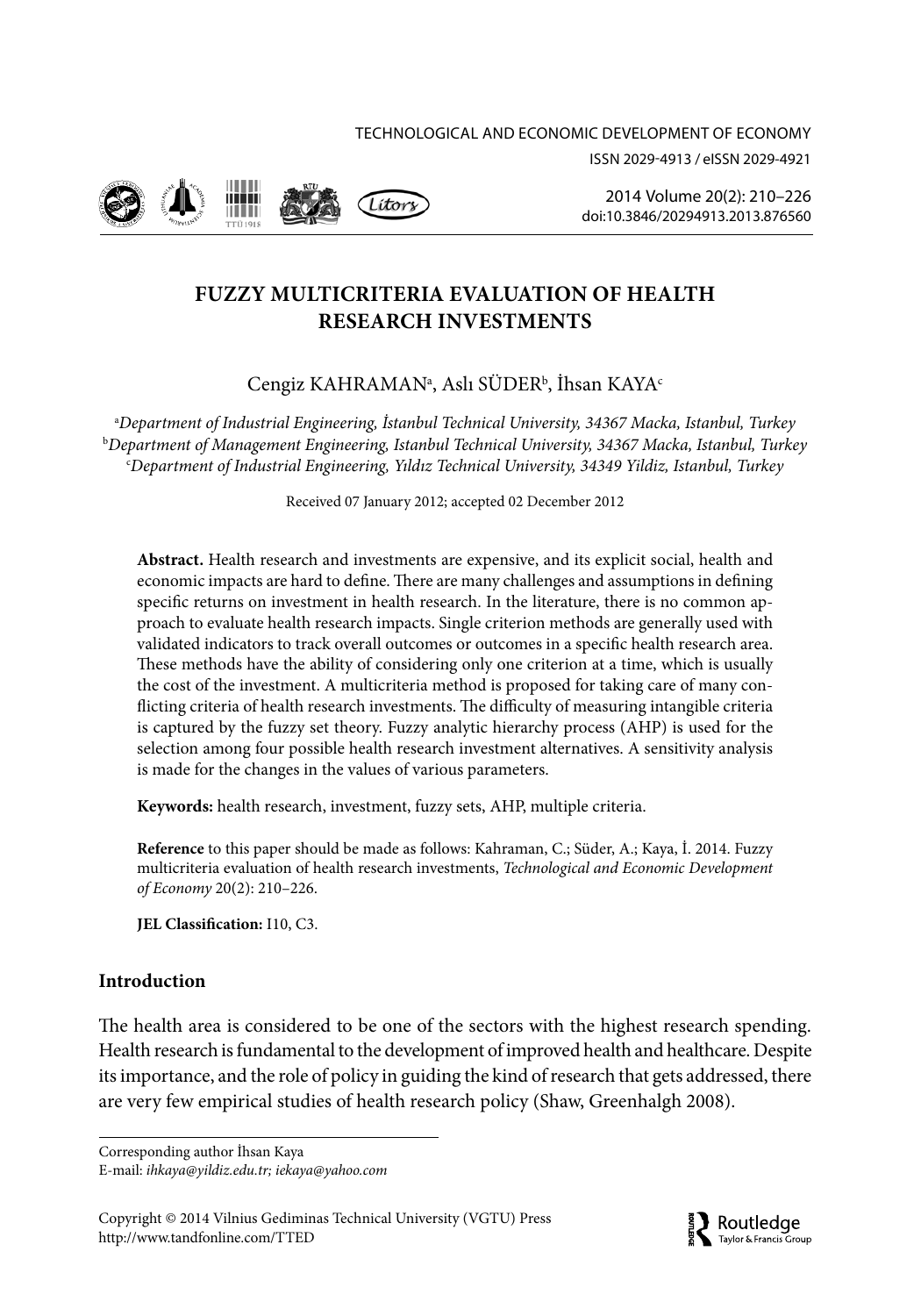Organizations can improve the quality of health care and patient satisfaction through investments in hard and soft technologies in order to cultivate and maintain a viable patient base (Ware *et al.* 1977). The methods used to undertake health and health care research are diverse. But all lead to the acquisition of new data, and share the need for storage, analysis and interpretation of those data. The massive rise in research outputs over recent years has led to a further division of health research into 'primary' and 'secondary' types. Primary research involves observation and experiment to gain new data. Secondary research involves finding and analyzing research done by others. Health and health care research are needed in order to reduce the uncertainty associated with the diagnosis, treatment and delivery of health care to all of those people in our society who are in need of it. There is a massive spectrum of such research, ranging from laboratory investigations on single molecules in tightly-controlled conditions, to observations on the complex behaviors within populations or systems of health care delivery (Dieppe 2005). The main elements of health research are illustrated in Figure 1.



Fig. 1. The main elements of health research

Efficiency means value for money. As interventions become increasingly expensive, efficiency becomes increasingly important. Effectiveness denotes the ability of intervention to work for everyone who might need it. This raises the issue of whether the results of a trial are generalizable to the whole population. Experience shows that individuals prefer new option 'x' to old option 'y' to improve their health problems. Implementation means that we have to find ways of ensuring that the health care professionals, managers or policy makers take up the options that research findings find most appropriate.

The explicit and rational setting of priorities for investment in health research is accepted as an integral part of any research management process in health sector. Setting priorities in health research can serve to act as a catalyst for public debate, for bringing together different stakeholders, and for creating networks. These networks would ideally comprise of researchers in the public and private sectors, decision-makers in governments, and civil society (World Health Organization 2008).

Legitimacy and fairness are the fundamental principles that underlie effective priority setting processes. Legitimacy refers to the moral authority of decision makers. Fairness refers to the moral acceptability of the decision making process. At the core, priority setting involves adjudicating between a wide range of values, some of which conflict, including: benefit, evidence, cost, efficiency, equity, equality, benefit to a country's economy, severity of disease, prevalence of disease, solidarity, protection of the vulnerable, and more. Since the specific value drivers for health research prioritization may vary depending upon the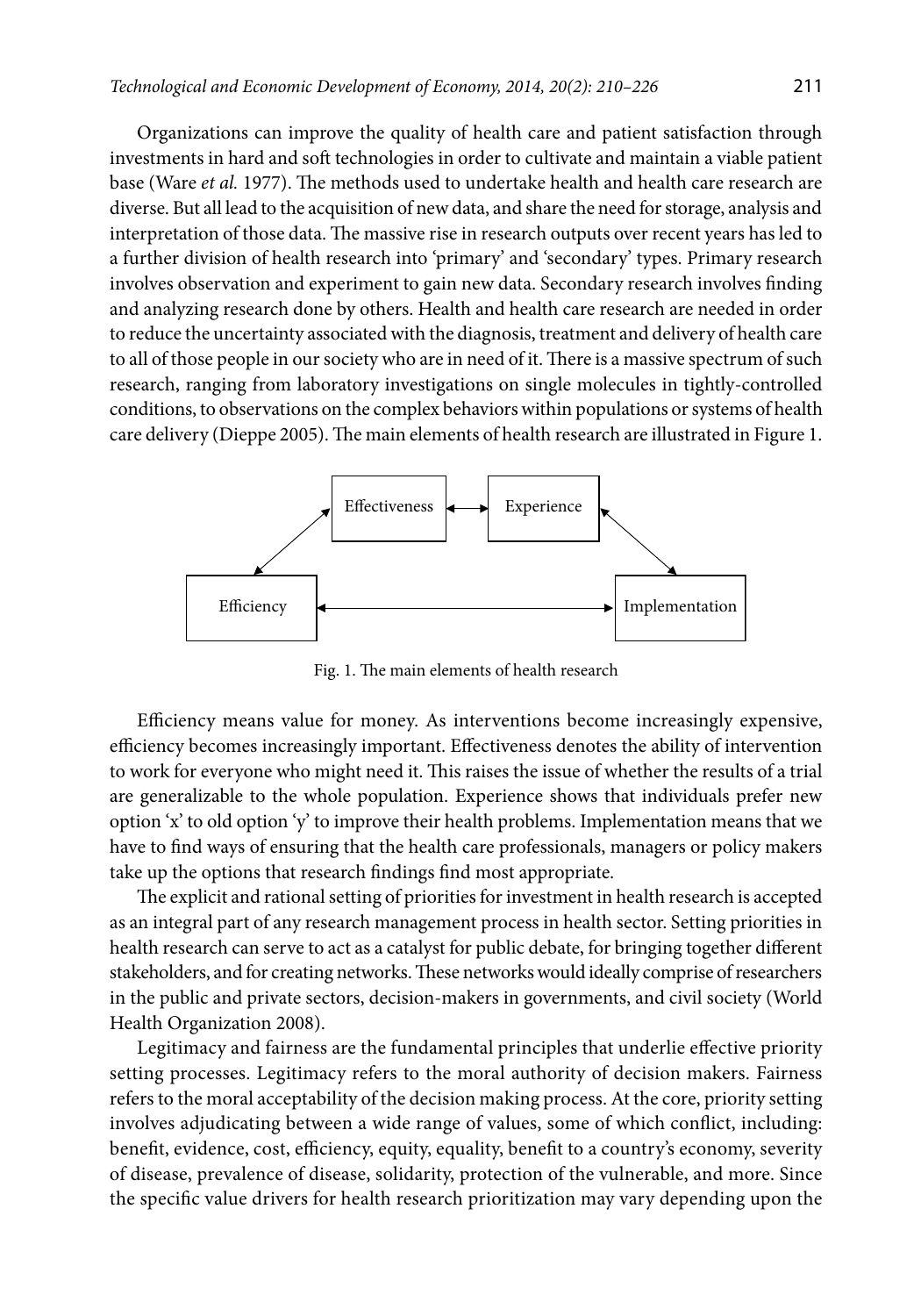context, these prioritization decisions must be made at the country level. A systematic and thorough mapping of the national context – political, environmental, economic, and health – as well as a mapping of financial and trained human resources will allow for a more realistic priority setting process and eventual implementation agenda. The context of the priority setting exercise should be defined upfront with as much specificity as possible. Examples of some of the critical contextual issues include: (a) whether the focus is on specific diseases, the health system, and/or the socio-economic determinants; (b) what is the target population, e.g. whether it is an entire country, a minority, children, or women; and (c) what is the time frame within which the research will be conducted and within which the priority setting process is predicted to have an impact. The priority setting exercise should include forward looking projections and forecasting in the context of the time frame of the exercise. For example, certain public health issues may not feature prominently in the present, but may have important implications for the future, and given the research timelines, they may require significant resource allocation in the near term (World Health Organization 2008).

Multiple attribute decision making (MADM)/multicriteria decision making (MCDM) is an important part of modern decision science. It has been extensively applied to various areas such as society, economics, management, military and engineering technology. For example, investment decision making, project evaluation, economic evaluation, personnel evaluation, etc. Since the object things are fuzzy, uncertainty and human thinking is ambiguous, the majority of multi-attribute decision making is uncertain and ambiguous, which is called fuzzy multiple attribute/criteria decision making (FMADM/FMCDM) (Liu, Zhang 2010; Liu 2011, 2009; Liu *et al.* 2011; Liu, Jin 2012a, b). The fuzzy set theory was used in many studies on investment problems and multicriteria evaluation of alternatives.

Baležentis *et al.* (2012) offered a novel procedure for integrated assessment and comparison of Lithuanian economic sectors on the basis of financial ratios and fuzzy MCDM methods. The complex of interrelated issues regarding integrated assessment of economic sectors was discussed. Keršulienė and Turskis (2011) integrated a fuzzy multi-criteria decision making (MCDM) algorithm using the principles of fusion of fuzzy information, additive ratio assessment (ARAS) method with fuzzy numbers (ARAS-F) and step-wise weight assessment ratio analysis (SWARA) technique. The proposed method was apt to manage information assessed using both linguistic and numerical scales in a decision making problem with a group of information sources. The aggregation process was based on the unification of information. Han and Liu (2011) aimed at solving hybrid multiple attributes decision-making problems under risk with attribute weight known and a new decision approach based on entropy weight and TOPSIS are proposed. First, the risk decision matrix was transformed into the certain decision matrix based on the expectation value. Then, the deviation entropy weight method was used to determine the attribute weights. Kaya and Kahraman (2011) proposed an e-banking website quality assessment methodology based on an integrated fuzzy AHP-ELECTRE approach. The weights of the criteria were generated by a fuzzy AHP analysis. Next, fuzzy ELECTRE was used to assess the quality levels of the websites. In the third step, a fuzzy dominance relation approach was used to rank the alternatives. In order to show the potentials of the proposed method, a case study in Turkish banking sector was reported together with a sensitivity analysis.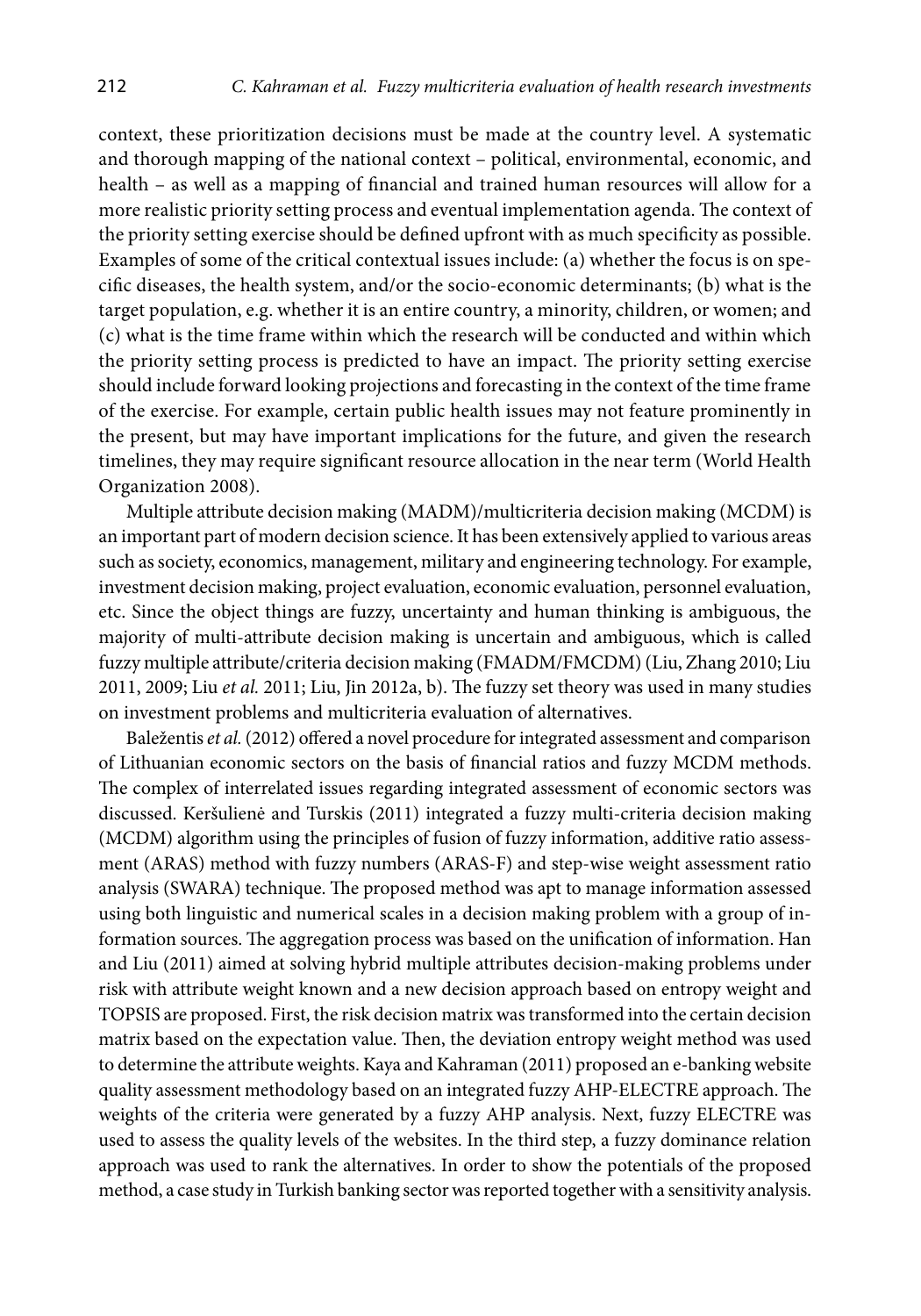Kahraman and Kaya (2010) applied two types of investment analyses. First, fuzzy parameters are used in the stochastic investment analysis. Then, another investment analysis was examined by using the concept of probability of a fuzzy event. Uçal and Kahraman (2009) suggested a new real options valuation model that will evaluate the investment in a more realistic way by postponing the defuzzification of parameters in early stages. The suggested model had been applied to the data of an oil field investment and in conclusion the loss of information caused by early-defuzzification has been determined. Liu (2009) proposed a method to resolve the multi-attribute decision-making problem utilizing fuzzy TOPSIS method.

The aim of this paper is to prioritize the possible investment alternatives in health research using a fuzzy multicriteria method, which has the ability of taking the conflicting criteria into account. The analytic hierarchy process (AHP) method will be utilized under fuzziness. Fuzziness provides a mathematical way to represent vagueness in humanistic systems. Fuzzy AHP lets us evaluate possible alternatives using pairwise comparisons with fuzzy numbers. Among many fuzzy AHP methods in the literature the Buckley's method, which is the least criticized one, has been preferred in our approach.

The rest of the paper is organized as follows. Section 1 presents a literature review on health research. Section 2 focuses on the evaluation criteria for health research investments. Section 3 presents the health research investment alternatives. Section 4 gives Buckley's (1985) fuzzy analytic hierarchy process. Section 5 includes an application and sensitivity analyses. Finally, the last section presents the conclusions.

### **1. Literature review**

#### **1.1. Health research**

Researchers' attention to health research increases day by day. A literature on health may yield several published studies. In the following we give the works most related to our interest area.

Doblhoff-Dier and Collins (2001) state that research in the era of, e.g. epidemiology, immunology, development of new vaccines, diagnostic tools and therapeutics should be a top priority for every national and international research program. Human behavior (such as international travel), environmental changes, societal events, public health, microbial evolutions have profound influence on how and where outbreaks of infectious diseases can strike. Therefore research and development efforts will have to be extended to the nations of the developing world and to those infectious diseases that, only for the time being, seem to be confined to these regions. Green and Thorogood (2004) provide an introduction to qualitative methods that used examples of health research from a number of different settings, so that they can demonstrate how key methodological issues may have different implications in different contexts. Wunsch *et al.* (2005) provide an overview of health services research and specifically review the key components for evaluating and performing research in critical care using administrative data, including how to evaluate the quality of administrative data itself, and also how to evaluate the quality of studies that employ administrative data. Ozawa and Franco (2007) consider the public policy rationale for what the role of government should be in health innovation and investigates what the actual role of government has been across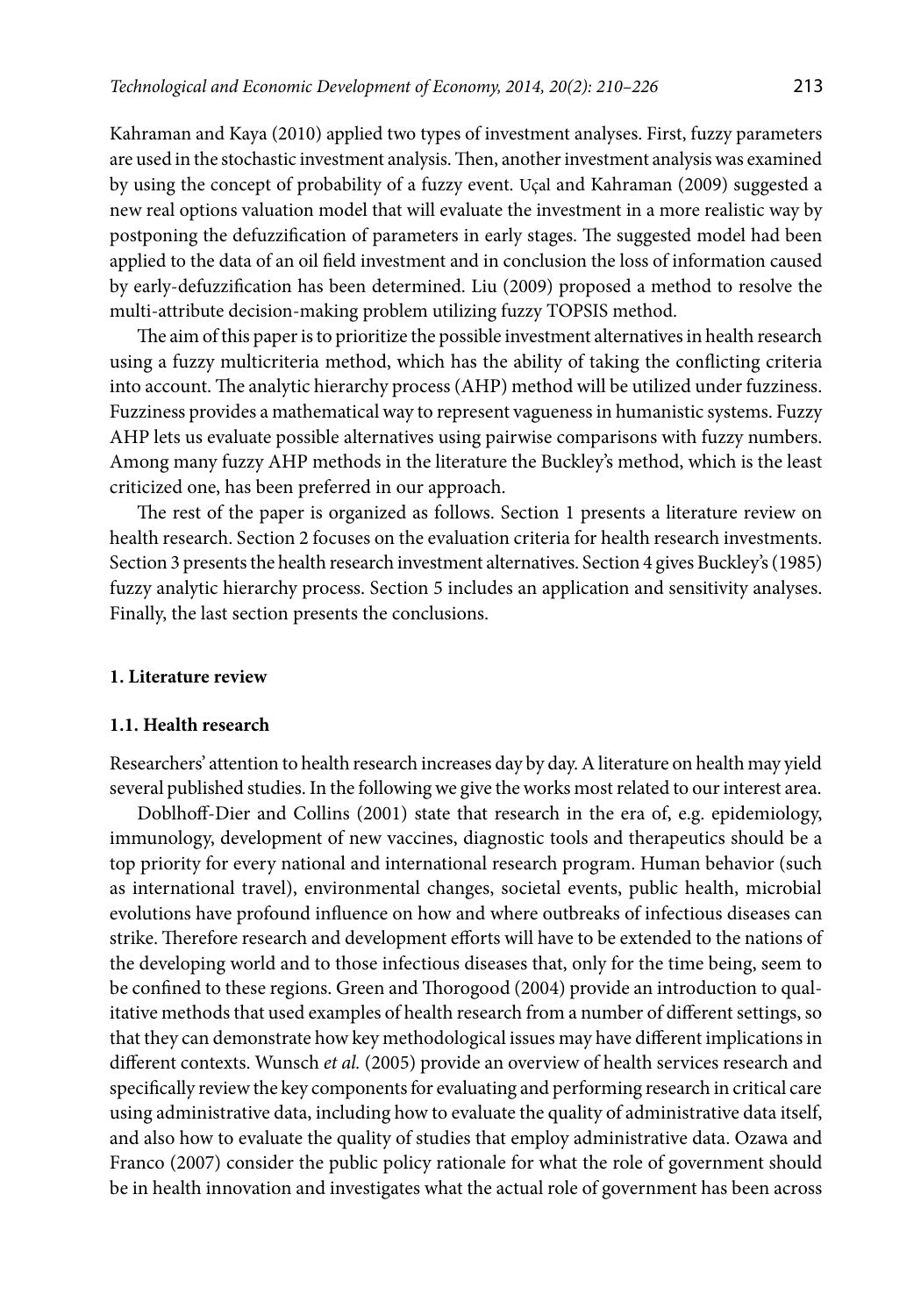countries. They first examine the theoretical role for government in spurring innovation and scientific advancement in general. They then move to the specific case of health innovation, presenting the major reasons why governments actively intervene in this sector and how the health sector differs from other innovation sectors. Mukherjee and McGinnis (2007) present a methodology to identify key themes in research on e-healthcare. A qualitative meta-analysis approach is adopted. It allows for a thorough understanding of the existing literature pertaining to e-healthcare. Also, this analysis serves for further understanding of e-healthcare and its implications as a tool for improving the current management practices in the healthcare industry. Maclachlan *et al.* (2007) examine the prospects for integrating Internet platform GIS or 'web-GIS' into environmental justice and related public health research. Specifically, they document the development of a web-GIS created for investigating relationships between health, air quality and socioeconomic factors in Hamilton, Canada. After development of the web-GIS site, they assembled a focus group of public health professionals to test functionality and render opinions about the potential of the site and geographic information in their program implementation. Results show overwhelming support for the further integration of GIS into public health practice. The results also underscore the potential of web-GIS to alleviate concerns of cost and data availability that often limit the use of GIS in community debates centered on environmental justice issues. Bruce *et al.* (2008) design learning materials around a number of published research studies and information sources that address a variety of topics from the UK, Europe and developing countries.

### **1.2. Fuzzy multicriteria methods and their applications in health research investments**

Nobre *et al.* (1999) present a multi-criteria decision making (MCDM) approach to support public health decision making that takes into consideration the fuzziness of the decision goals and the behavioral aspect of the decision maker. The approach is used to analyze the process of health technology procurement in a University Hospital in Rio de Janeiro, Brazil. The method, known as TODIM, relies on evaluating alternatives with a set of decision criteria assessed using an ordinal scale. Fuzziness in generating criteria scores and weights or conflicts caused by dealing with different viewpoints of a group of decision makers (DMs) are solved using fuzzy set aggregation rules. The results suggest that MCDM models, incorporating fuzzy set approaches, should form a set of tools for public health decision making analysis, particularly when there are polarized opinions and conflicting objectives from the DM group.

Vahidnia *et al.* (2009) consider the specific problem of creating a well-distributed network of hospitals that delivers its services to the target population with minimal time, pollution and cost. They develop a Multi-Criteria Decision Analysis process that combines Geographical Information System (GIS) analysis with the Fuzzy Analytical Hierarchy Process (FAHP), and use this process to determine the optimum site for a new hospital in the Tehran urban area. The GIS is used to calculate and classify governing criteria, while FAHP is used to evaluate the decision factors and their impacts on alternative sites. Three methods are used to estimate the total weights and priorities of the candidate sites: fuzzy extent analysis, center-of-area defuzzification, and the α-cut method. The three methods yield identical priorities for the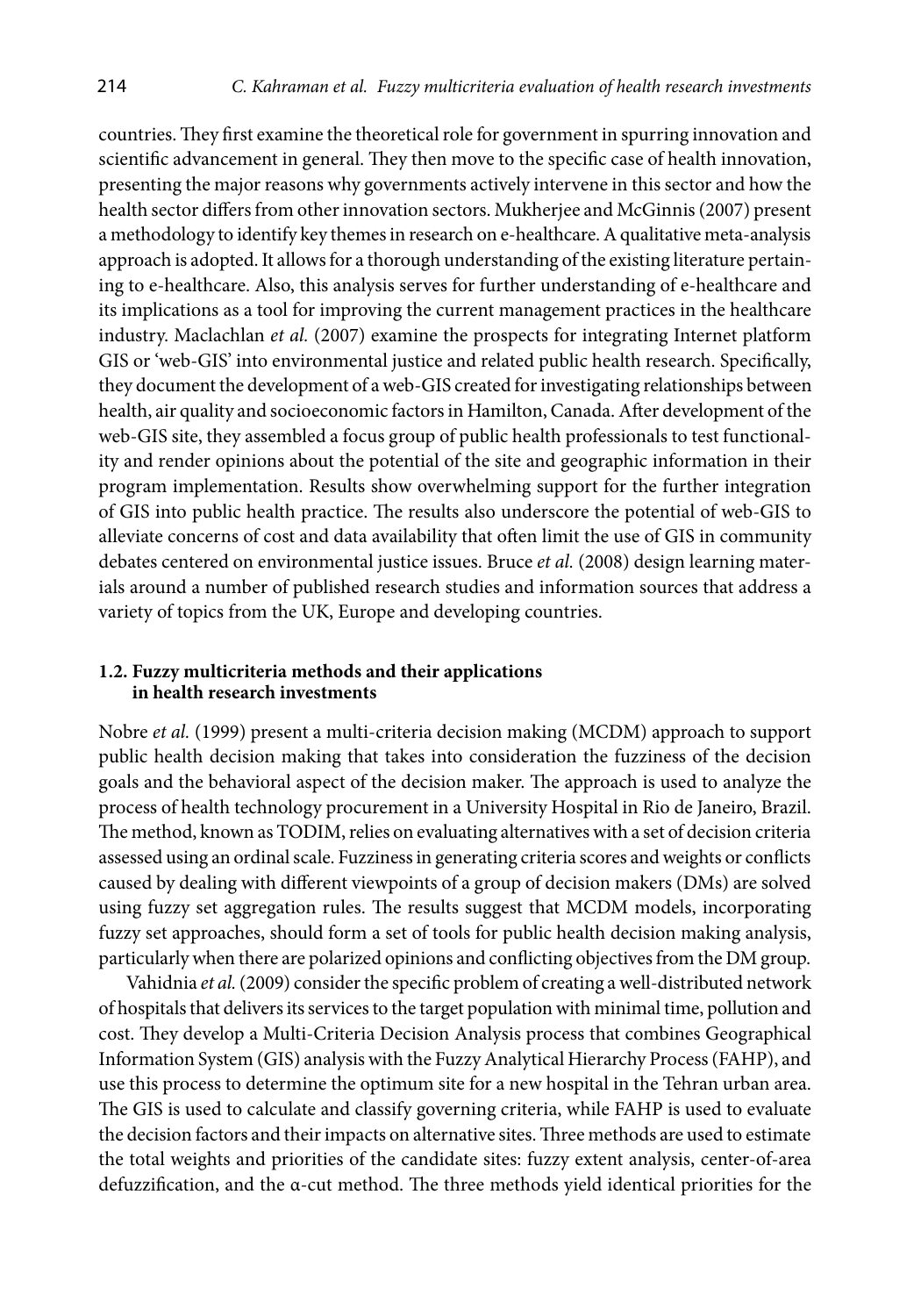five alternatives considered. Fuzzy extent analysis provides less discriminating power, but is simpler to implement and compute than the other two methods. The usefulness of the new hospital site is evaluated by computing and accessibility index for each pixel in the GIS, defined as the ratio of population density to travel time.

Bardossy *et al.* (1991) give a brief review of three non-fuzzy-set techniques available for performing risk analysis under uncertainty (probabilistic error propagation, Bayesian analysis, and the Shannon entropy) using health-risk assessment to illustrate their approach. The advantages and difficulties in applying each of these techniques are pointed out. Mosmans *et al.* (2002) describe their proposed methodology while focusing on the construction of "health care channels" through causality analysis. The Belgian Ministry for Social Affairs decided to prolong that research by putting the accent on the development of a decision support system implementing the worked out methodology. This system is meant for the I.N.A.M.I.-R.I.Z.I.V.'s (National Institute of Insurance against Disease and Handicap) actuaries to provide them with new analysis elements.

## **2. Evaluation criteria for health research investments**

The main criteria for the evaluation of health research alternatives can be classified as follows:

- Infrastructure priorities;
- Effective use of resources;
- Addressing infrastructure needs efficiently;
- Establishing standards in implementation and management.

The explanations of these main criteria are given in the following (Australian Government, 2011).

# *Infrastructure priorities in health sector*

Governments should invest in health to address health inequalities related to a wide range of health hazards (environmental, occupational, infrastructure such as roads, etc.). Investments into health infrastructure indicate that the government is prepared to manage new responsibilities in health sector to benefit the nation. Investments in health should be directed with respect to national infrastructure priorities. This criterion ensures that significant progress will be made in achieving the commonwealth's reform targets and it should be consistent with or should complement reform activities and assist the commonwealth in building a health system for the future; and should contribute to a balanced infrastructure investment across Turkey.

## *Effective use of resources in health sector*

Improving people's healthy living conditions is only possible by effective use of limited resources. It is a must to decrease health problems. Projects should demonstrate that it will contribute to significant, sustainable and measurable ongoing improvement in health care. It should be supported by a good evidence-base that the project will lead to improvements in health outcomes. It should provide an indication of the relevant economic, social and environment costs, and relevant health, economic, social and environmental benefits of the proposal and demonstrate, comparing benefits and costs, that the proposal represents value for money.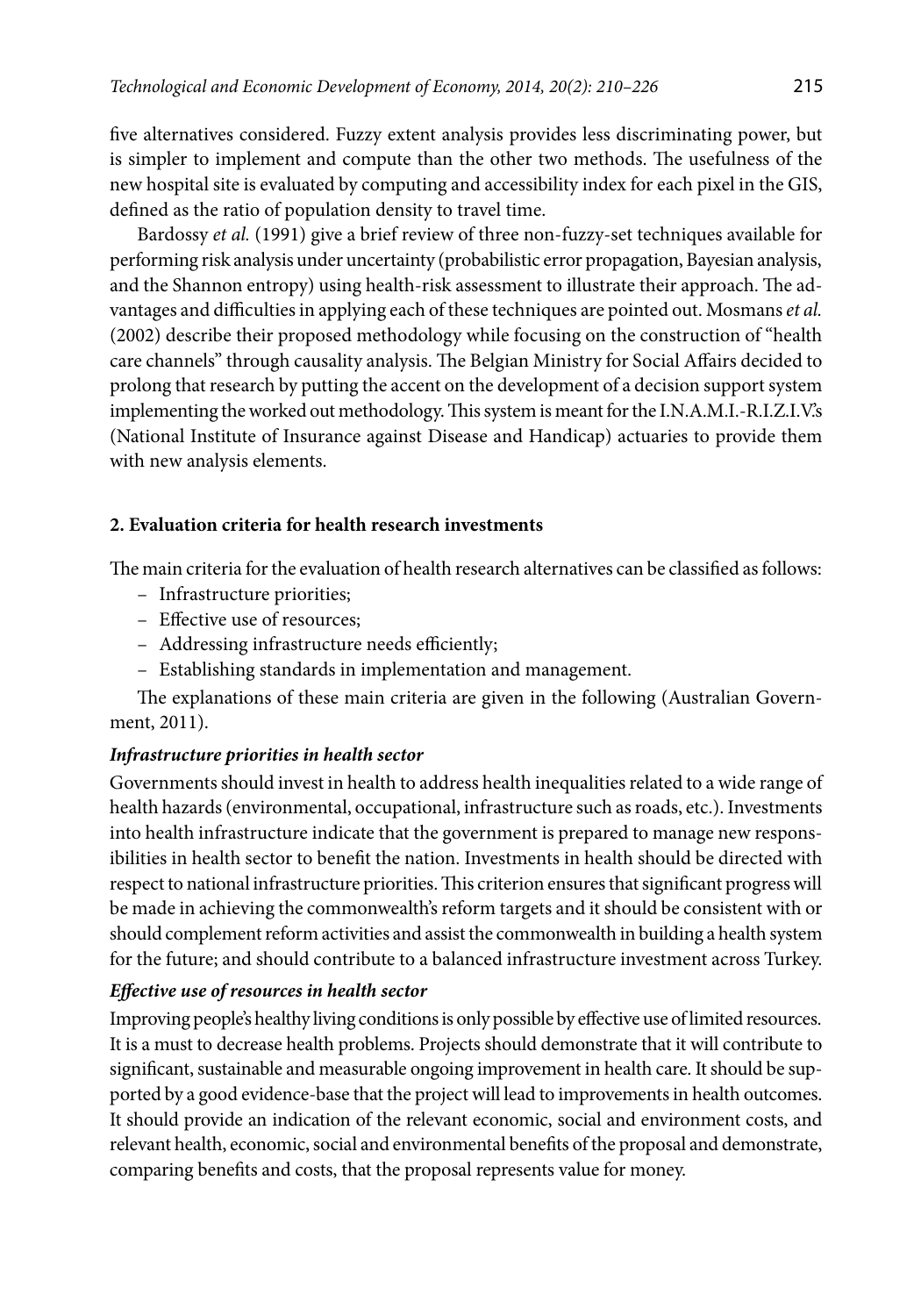# *Addressing infrastructure needs efficiently in health sector*

This covers extent of co-investment and collaboration, including that proposals generally will not impede investment in health infrastructure by other organizations, including the states and territories, universities, philanthropic and private organizations. Existing funding sources to maximize the impact of projects receiving health funding should be agreed before the commencement of funding. Proposals should have a project design consistent with current health sector standards and demonstrate that a range of options for achieving the results have been considered, and that the option put forward in the proposal is the most effective, strategic option.

## *Establishing health sector standards in implementation and management*

Capacity of the organization to support, maintain and integrate new infrastructure into ongoing operations is an important issue. Proponents should identify how the facilities will be operated and maintained beyond the period of health funding, including the capacity to integrate facilities into their ongoing operations. They should demonstrate that they possess sufficient capacity and any other resources (such as funding for project maintenance or associated recurrent costs) to ensure the delivery of the project and realization of expected benefits. The organization has access to the human resources necessary to ensure the realization of expected benefits from the proposal.

# **3. Health research investment alternatives**

Many possible health research investment alternatives exist in practice. Some of them are "Development of Treatments and Therapeutic Interventions", "Underpinning Research", "Aetiology", "Detection, Screening and Diagnosis", "Health and Social Care Services Research", "Management of Diseases and Conditions", and "Prevention of Disease and Conditions, and Promotion of Well-Being". The possible investment alternatives in health research for our study are determined as pharmaceuticals, cellular and gene therapies, medical devices, and surgery and radiotherapy, which are the sub research areas of Development of Treatments and Therapeutic Interventions (UKCRC 2009):

## *A1-Pharmaceuticals*

These include identification and development of pharmaceutical small molecules, therapeutic vaccines, antibodies and hormones including:

- drug screening and development of delivery systems;
- mechanism of action including side effects and drug resistance;
- pharmacogenetics, prediction of genetic variation and responses to drugs.

# *A2-Cellular and gene therapies*

Discovery and development of cellular, tissue and gene therapies including:

- gene therapy, stem cells therapy, and tissue engineering;
- development of delivery systems;
- development of culture systems.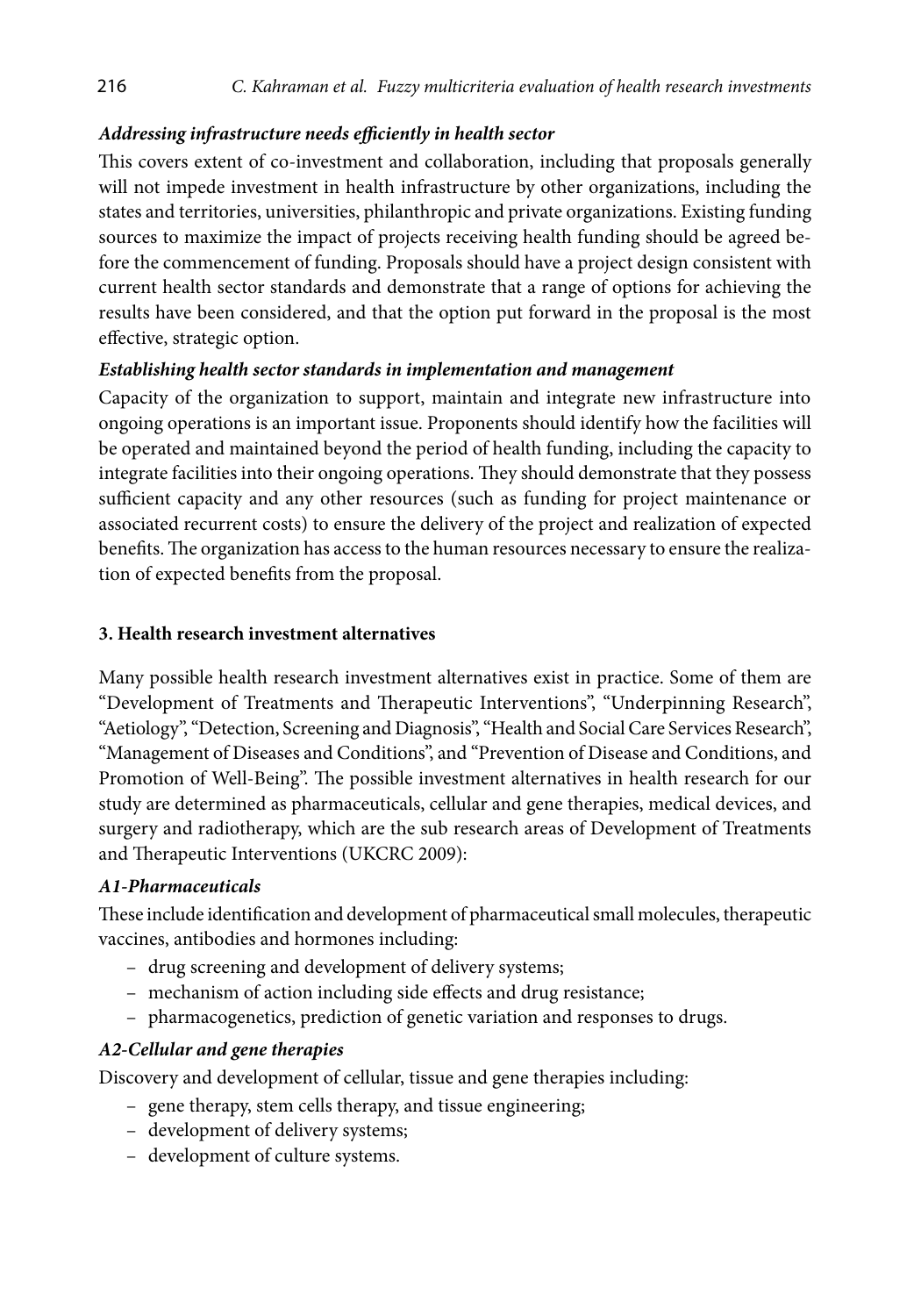### *A3-Medical devices*

Discovery and development of medical devices including:

- implantable devices, mobility aids, dressings, medical equipment and prostheses;
- biological safety assessments and investigation of adverse events;
- sterilization and decontamination of equipment or surfaces.

### *A4-Surgery and Radiotherapy*

i. Surgery.

- Development of surgical, obstetric and dental interventions including:
- histocompatability, transfusions, transplantations including xenograft studies;
- and bone marrow transplants;
- mechanisms of recovery, tolerance, rejection and side effects including infection.

### ii. Radiotherapy.

Discovery and development of interventions including:

- radiobiology, radiotherapy, radioimmunotherapy, radiosensitisers, microwaves, ultrasound, laser and phototherapy;
- development of delivery systems;
- investigation of mechanisms of action and side effects.

### **4. Buckley's method**

In the literature, there are many different fuzzy AHP algorithms. The first algorithm in fuzzy AHP was proposed by van Laarhoven and Pedrycz (1983), which compared fuzzy ratios described by triangular membership functions. Then, Buckley (1985) presented fuzzy priorities of comparison ratios whose membership functions trapezoidal. Chang (1996) proposed the use of triangular fuzzy numbers for pairwise comparison scale of fuzzy AHP, and the use of the extent analysis method for the synthetic extent values of the pairwise comparisons. In this chapter, Buckley's (1985) fuzzy AHP method is presented in detail. The steps of this method are given in the following (Hsieh *et al.* 2004):

**Step 1.** Pairwise comparison matrices are constructed. Each element  $(\tilde{c}_{ij})$  of the pairwise comparison matrix (C) is a linguistic terms presenting which is the more important of two criteria. The pairwise comparison matrix is given by:

$$
\tilde{C}_k = \begin{vmatrix}\n1 & \tilde{c}_{12} & \dots & \tilde{c}_{1n} \\
\tilde{c}_{21} & 1 & \dots & \tilde{c}_{2n} \\
\vdots & \vdots & \vdots & \vdots \\
\tilde{c}_{n1} & \tilde{c}_{n2} & \dots & 1\n\end{vmatrix}, k = 1, 2, 3, \dots, K,
$$
\n(1)

where  $\tilde{C}_k$  is a pairwise comparison matrix belonging to  $k^{th}$  expert for  $FR_{m}$ . For the evaluation procedure, the linguistic terms given in Table 1 are used. Geometric mean is used to aggregate expert opinions.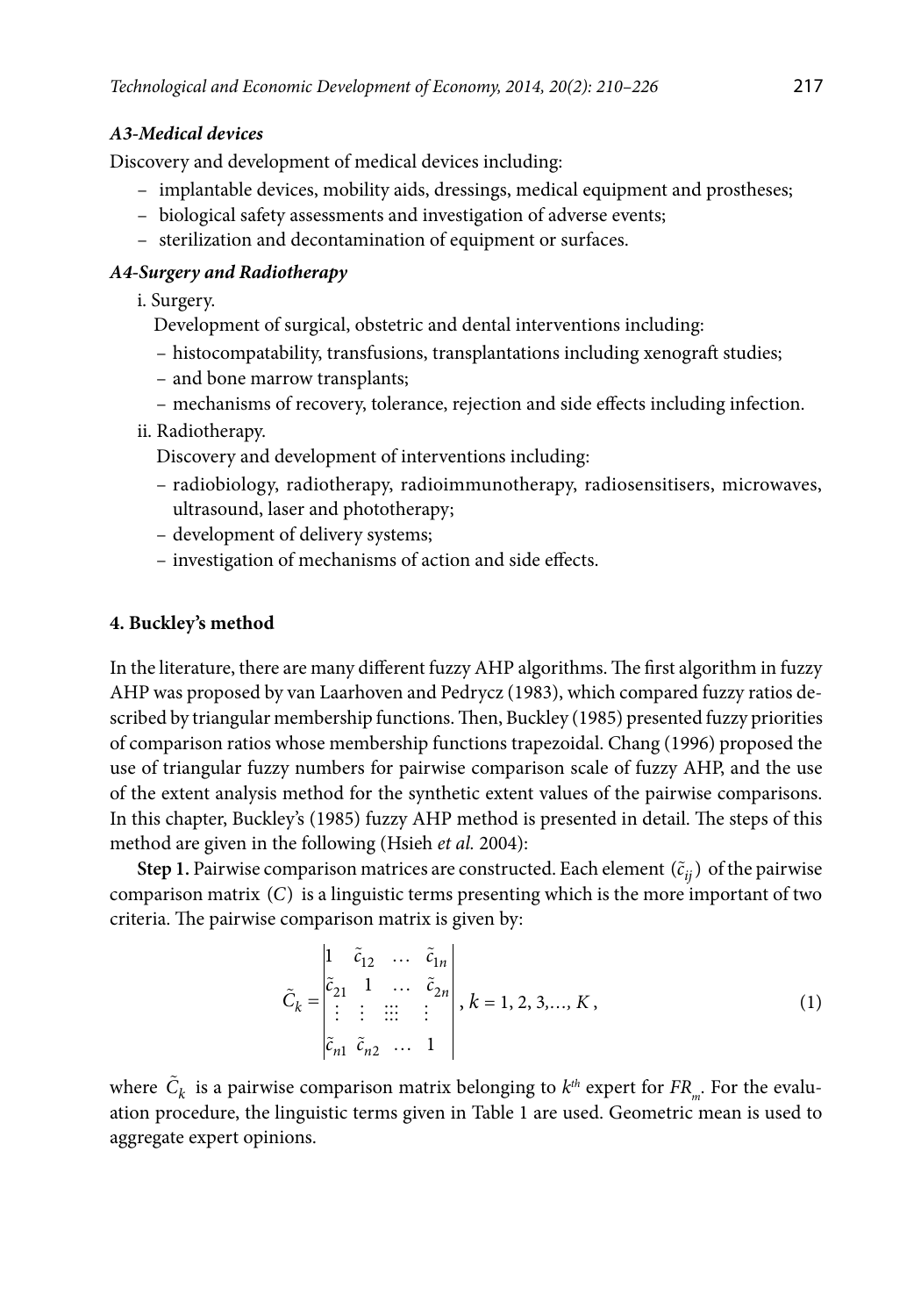| Linguistic scales | Scale of fuzzy number        |      |
|-------------------|------------------------------|------|
| (1,1,3)           | Equally important            | (Eq) |
| (1,3,5)           | Weakly important             | (Wk) |
| (3,5,7)           | <b>Essentially important</b> | (Es) |
| (5,7,9)           | Very strongly important      | (Vs) |
| (7,9,9)           | Absolutely important         | (Ab) |

Table 1. Linguistic scale for weight matrix (Hsieh *et al.* 2004)

**Step 2.** Weights are calculated. At first, the fuzzy weight matrix is calculated by Buckley's Method as follows (Hsieh *et al.* 2004):

$$
\tilde{r}_i = (\tilde{c}_{i1} \otimes \tilde{c}_{i2} \otimes \dots \otimes \tilde{c}_{in})^{1/n};
$$
\n(2)

$$
\tilde{w}_i = \tilde{r}_i \otimes (\tilde{r}_1 + \tilde{r}_2 + \dots + \tilde{r}_n)^{-1},\tag{3}
$$

where  $\tilde{r}_i$  is the geometric mean of fuzzy comparison value and  $\tilde{w}_i$  indicated by triangular fuzzy numbers  $\tilde{w}_i$  ( $L_i$ ,  $M_i$ ,  $U_i$ ) is fuzzy weight of *i*<sup>th</sup> criterion.

**Step 3.** After the fuzzy relative weight matrix is obtained, defuzzification process which converts a fuzzy number into a crisp value is utilized. In this paper, total integral method is used for this aim. Liou and Wang (1992) proposed the total integral value method with an index of optimism  $\omega \in [0,1]$ . Let  $\tilde{A}$  be a fuzzy number with left membership function  $f_{\tilde{A}}^L$ and right membership function  $f_A^R$ . Then the total integral value is defined as (Kahraman right membership function  $f_A^R$ . *et al.* 2004):

$$
E_{\omega}\left(\tilde{A}\right) = \omega E_R\left(\tilde{A}\right) + \left(1 - \omega\right)E_L\left(\tilde{A}\right),\tag{4}
$$

where:

$$
E_R(\tilde{A}) = \int_{\alpha}^{\beta} x f_{\tilde{A}}^R(x) dx
$$
\n(5)

and

$$
E_L(\tilde{A}) = \int_{\gamma}^{\delta} x f_{\tilde{A}}^L(x) dx , \qquad (6)
$$

where:  $-\infty < \alpha \le \beta \le \gamma \le \delta < \infty$ . For a triangular fuzzy number,  $\tilde{A} = (a, b, c)$ , the total integral value is obtained by:

$$
E_{\omega}\left(\tilde{A}\right) = \frac{1}{2}\left[\omega\left(a+b\right) + \left(1-\omega\right)\left(b+c\right)\right].\tag{7}
$$

#### **5. Application and sensitivity analysis**

In this paper, possible investments in health research are analyzed and are evaluated by a fuzzy AHP methodology. For this aim, the criteria shown in Table 2 are used. There are four main criteria and eleven subcriteria. The number of the considered possible health research alternatives are four, namely: Pharmaceuticals; Cellular and gene therapies; Medical devices; and Surgery and radiotherapy.

The hierarchical structure of the problem is shown in Figure 2.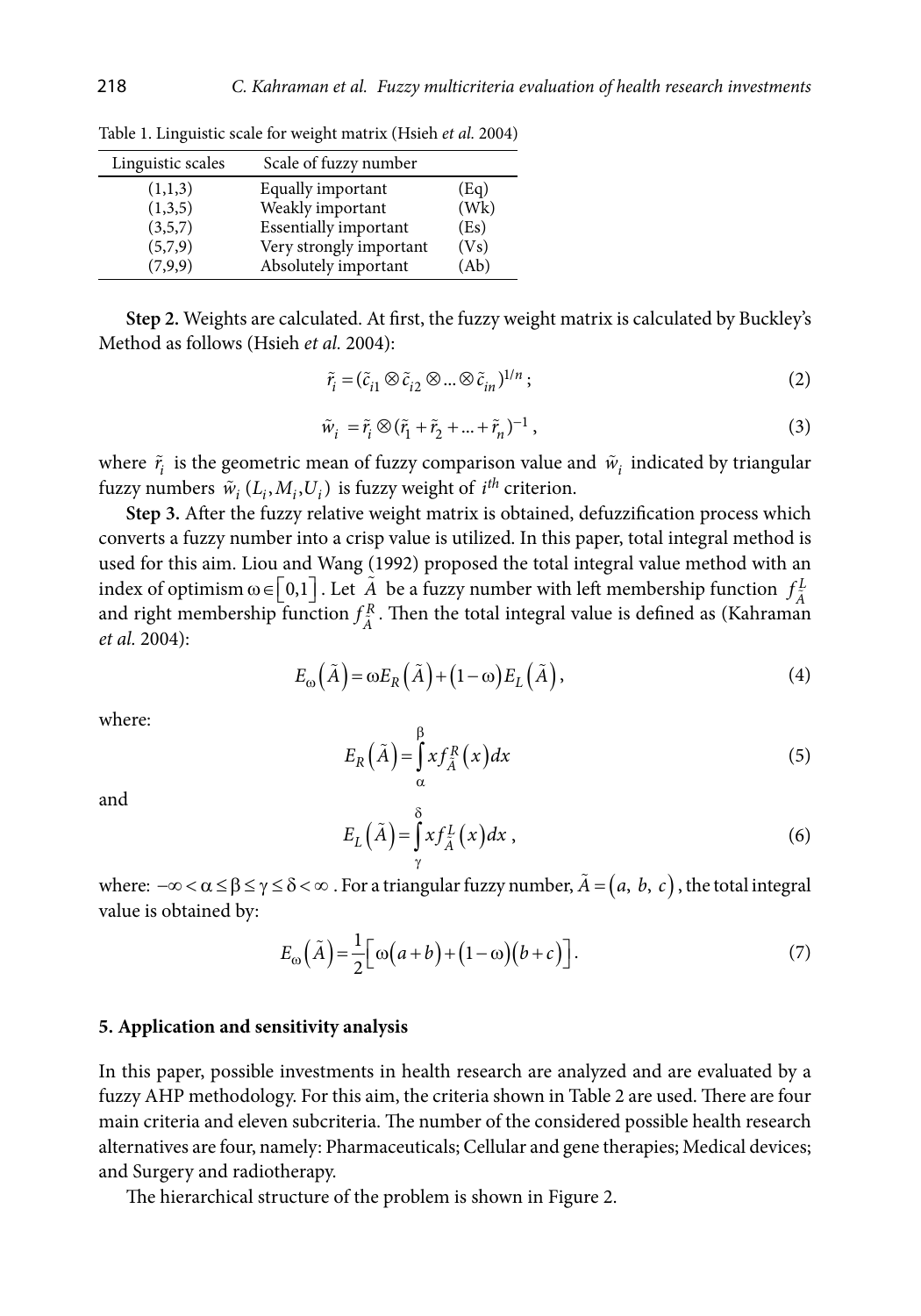| Code            | Criteria                             |  |  |  |  |  |
|-----------------|--------------------------------------|--|--|--|--|--|
| C1              | Infrastructure priorities            |  |  |  |  |  |
| C <sub>11</sub> | Achieving common wealth's reform     |  |  |  |  |  |
| C12             | Complementing reform activities      |  |  |  |  |  |
| C13             | A balanced infrastructure investment |  |  |  |  |  |
| C <sub>2</sub>  | Effective use of resources           |  |  |  |  |  |
| C <sub>21</sub> | Improvement in health care           |  |  |  |  |  |
| C <sub>22</sub> | Improvements in health outcomes      |  |  |  |  |  |
| C <sub>3</sub>  | Infrastructure needs                 |  |  |  |  |  |
| C31             | Co-investment and collaboration      |  |  |  |  |  |
| C32             | Project quality and efficiency       |  |  |  |  |  |
| C4              | Established standards                |  |  |  |  |  |
| C41             | Human resources                      |  |  |  |  |  |
| C42             | Comprehensive risk management        |  |  |  |  |  |
| C43             | Comprehensive implementation plan    |  |  |  |  |  |
| C44             | Sufficient capacity                  |  |  |  |  |  |

Table 2. Evaluation criteria for investments in health research



Fig. 2. The hierarchical structure for the best investment alternative in health research

Three decision makers among whom, one is a professor in Department of Industrial Engineering, one is an expert in Ministry of Health and the last one is an expert State Planning Organization, evaluate the decision process.

The linguistic evaluations of DMs which are shown in Table 3 are converted to fuzzy numbers as shown in Table 4 by using the linguistic scale explained in Table 1.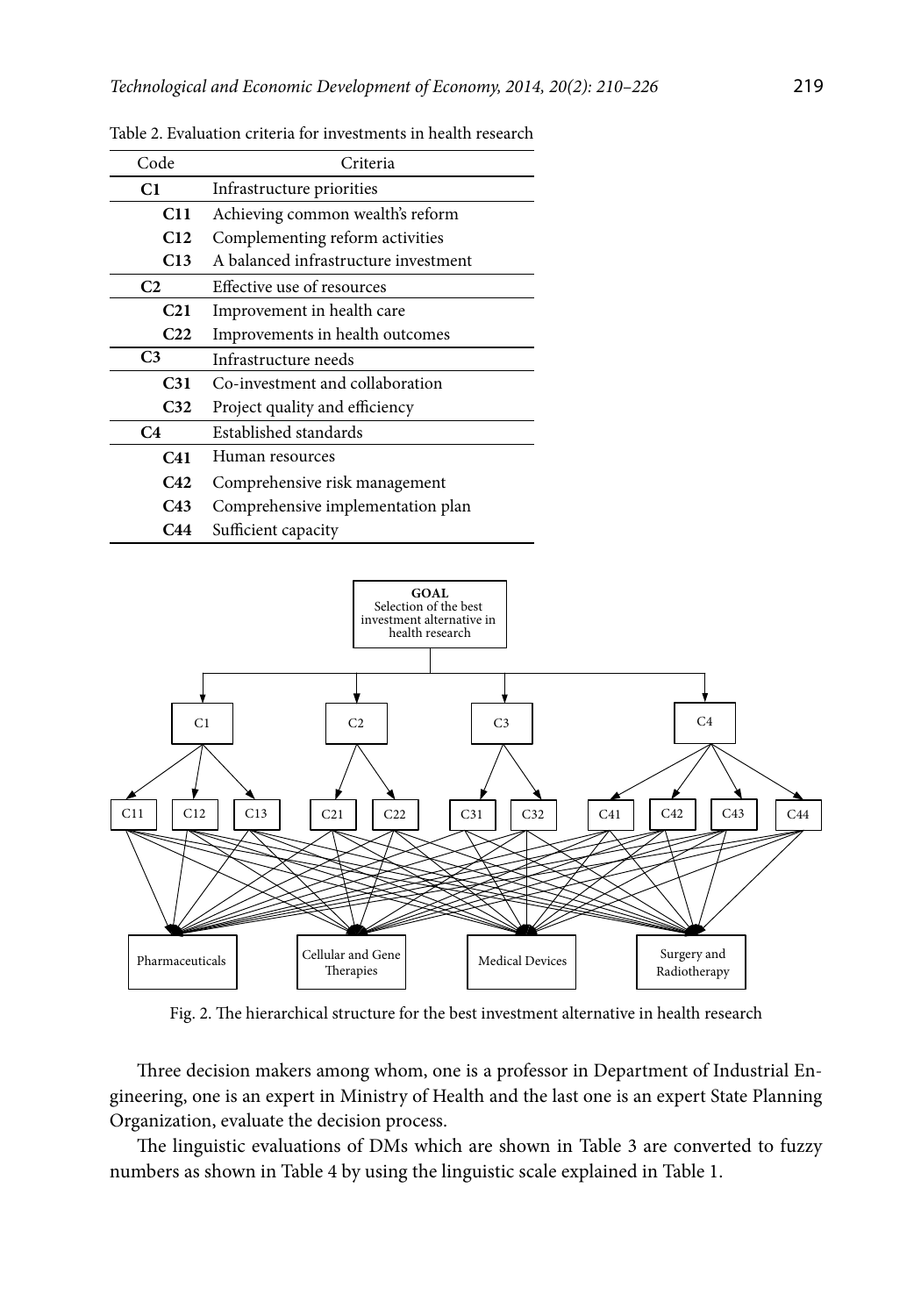|                |  | D1      |                |                | D2             |    |    |     | D3             |      |
|----------------|--|---------|----------------|----------------|----------------|----|----|-----|----------------|------|
|                |  |         | C1 C2 C3 C4 C1 | C <sub>2</sub> | C <sub>3</sub> | C4 | C1 | C2  | C <sub>3</sub> | C4   |
| C <sub>1</sub> |  | $Vs$ Eq | Es             | Es             | Vs             | Es |    | Vs. | Eq             | Vs   |
| C <sub>2</sub> |  |         | $1/Es$ $1/Wk$  |                | $1/Wk$ $1/Wk$  |    |    |     | 1/Es           | 1/Es |
| C <sub>3</sub> |  |         | Wk             |                |                | Es |    |     |                | Wk   |
| C <sub>4</sub> |  |         |                |                |                |    |    |     |                |      |

Table 3. Decision maker's evaluations for criteria

Table 4. Converted fuzzy numbers of DMs' evaluations for criteria

|                |                          |                | D1                |                 |                   |                | D <sub>2</sub>    |                |
|----------------|--------------------------|----------------|-------------------|-----------------|-------------------|----------------|-------------------|----------------|
|                | C1                       | C <sub>2</sub> | C <sub>3</sub>    | C4              | C1                | C <sub>2</sub> | C <sub>3</sub>    | C <sub>4</sub> |
| C <sub>1</sub> |                          | (5,7,9)        | (1,1,3)           | (3,5,7)         |                   | (3,5,7)        | (3,5,7)           | (5,7,9)        |
|                | $C2$ (0.11,0.143,0.2)    |                | (0.14, 0.2, 0.33) | (0.2, 0.33, 1)  | (0.14, 0.2, 0.33) |                | (0.2, 0.33, 1)    | (0.2, 0.33, 1) |
| C <sub>3</sub> | (0.33, 1, 1)             | (3,5,7)        |                   | (1,3,5)         | (0.14, 0.2, 0.33) | (1,3,5)        |                   | (3,5,7)        |
|                | $C4$ (0.14, 0.2, 0.33)   | (1,3,5)        | (0.2, 0.33, 1)    |                 | (0.11, 0.14, 0.2) | (1,3,5)        | (0.14, 0.2, 0.33) |                |
|                |                          |                | D <sub>3</sub>    |                 |                   |                |                   |                |
|                | C1                       | C <sub>2</sub> | C <sub>3</sub>    | C <sub>4</sub>  |                   |                |                   |                |
| C <sub>1</sub> |                          | (3,5,7)        | (3,5,7)           | (5,7,9)         |                   |                |                   |                |
|                | $C2$ (0.14, 0.2, 0.33)   |                | (0.2, 0.333, 1)   | (0.2, 0.333, 1) |                   |                |                   |                |
|                | $C3$ $(0.14, 0.2, 0.33)$ | (1,3,5)        |                   | (3,5,7)         |                   |                |                   |                |
|                | $C4$ $(0.11, 0.14, 0.2)$ | (1,3,5)        | (0.14, 0.2, 0.33) |                 |                   |                |                   |                |

The pairwise comparison matrix is obtained by using the geometric mean method suggested by Buckley (1985). For example  $\tilde{c}_{13}$  is calculated as follows:

$$
\tilde{c}_{13} = ((0.33, 1, 1) \otimes (0.143, 0.200, 0.333) \otimes (0.333, 1, 1))^{1/3};
$$
  
\n
$$
\tilde{c}_{13} = (0.251, 0.585, 0.693).
$$

The other elements of comparison matrix can be obtained by the same computational procedure as shown in Table 5.

Then the fuzzy weights can be calculated. For example,  $\tilde{r}_1$  is calculated as follows:

$$
\tilde{r}_1 = ((1, 1, 1) \otimes (4.217, 6.257, 8.277) \otimes (1.442, 1.71, 3.979) \otimes (4.217, 6.257, 8.277))^{2};
$$
  
\n
$$
\tilde{r}_1 = (2.25, 2.86, 4.063).
$$

1

The other values of  $\tilde{r}_i$  are found as follows:

$$
\tilde{r}_2 = (0.242, 0.321, 0.53);
$$
\n
$$
\tilde{r}_3 = (0.932, 1.721, 2.22);
$$
\n
$$
\tilde{r}_4 = (0.42, 0.632, 0.979).
$$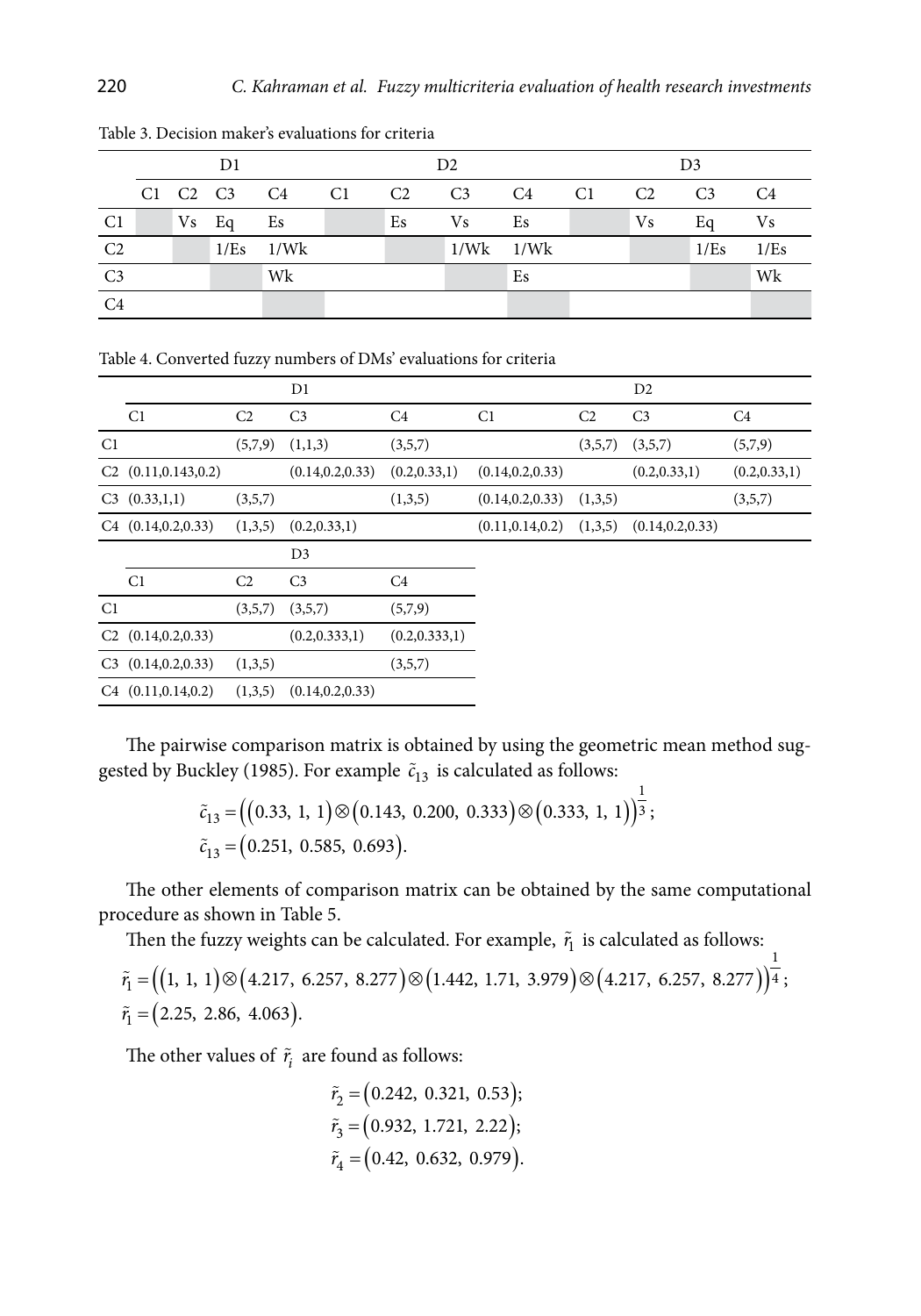|    | C1                           | C2                    |                       | C <sub>4</sub>        |
|----|------------------------------|-----------------------|-----------------------|-----------------------|
|    | (1, 1, 1)                    | (4.217, 6.257, 8.277) | (1.442, 1.71, 3.979)  | (4.217, 6.257, 8.277) |
|    | $C2$ $(0.121, 0.16, 0.237)$  | (1, 1, 1)             | (0.16, 0.237, 0.481)  | (0.179, 0.281, 0.693) |
|    | $C3$ $(0.251, 0.585, 0.693)$ | (2.08, 4.217, 6.257)  | (1, 1, 1)             | (1.442, 3.557, 5.593) |
| C4 | (0.121, 0.16, 0.237)         | (1.442, 3.557, 5.593) | (0.179, 0.281, 0.693) | (1, 1, 1)             |

Table 5. The pairwise comparison matrices of the four evaluation criteria

In the last step, the fuzzy weights  $(\tilde{w}_i)$  can be calculated and defuzzified by using Liou and Wang's (1992) total integral method as shown in Table 6.

Table 6. Weights of criteria

|    | <b>Fuzzy Value</b>    | Defuzzified and<br>Normalized Value |
|----|-----------------------|-------------------------------------|
| W  | (0.289, 0.517, 1.057) | 0.526                               |
| W, | (0.031, 0.058, 0.138) | 0.063                               |
| W, | (0.12, 0.311, 0.577)  | 0.292                               |
| W  | (0.054, 0.114, 0.255) | 0.119                               |

According to Table 6, the criteria *Infrastructure priorities* (C1), is determined as the most important evaluation criterion.

The same procedures are also applied to determine the weights of sub-criteria. Then the weights for them are determined as shown in Table 7.

| Crisp Value |
|-------------|
| 0.526       |
| 0.053       |
| 0.147       |
| 0.326       |
| 0.063       |
| 0.053       |
| 0.010       |
| 0.292       |
| 0.095       |
| 0.197       |
| 0.119       |
| 0.030       |
| 0.068       |
| 0.007       |
| 0.014       |
|             |

Table 7. The local and overall values of criteria and sub-criteria for health investment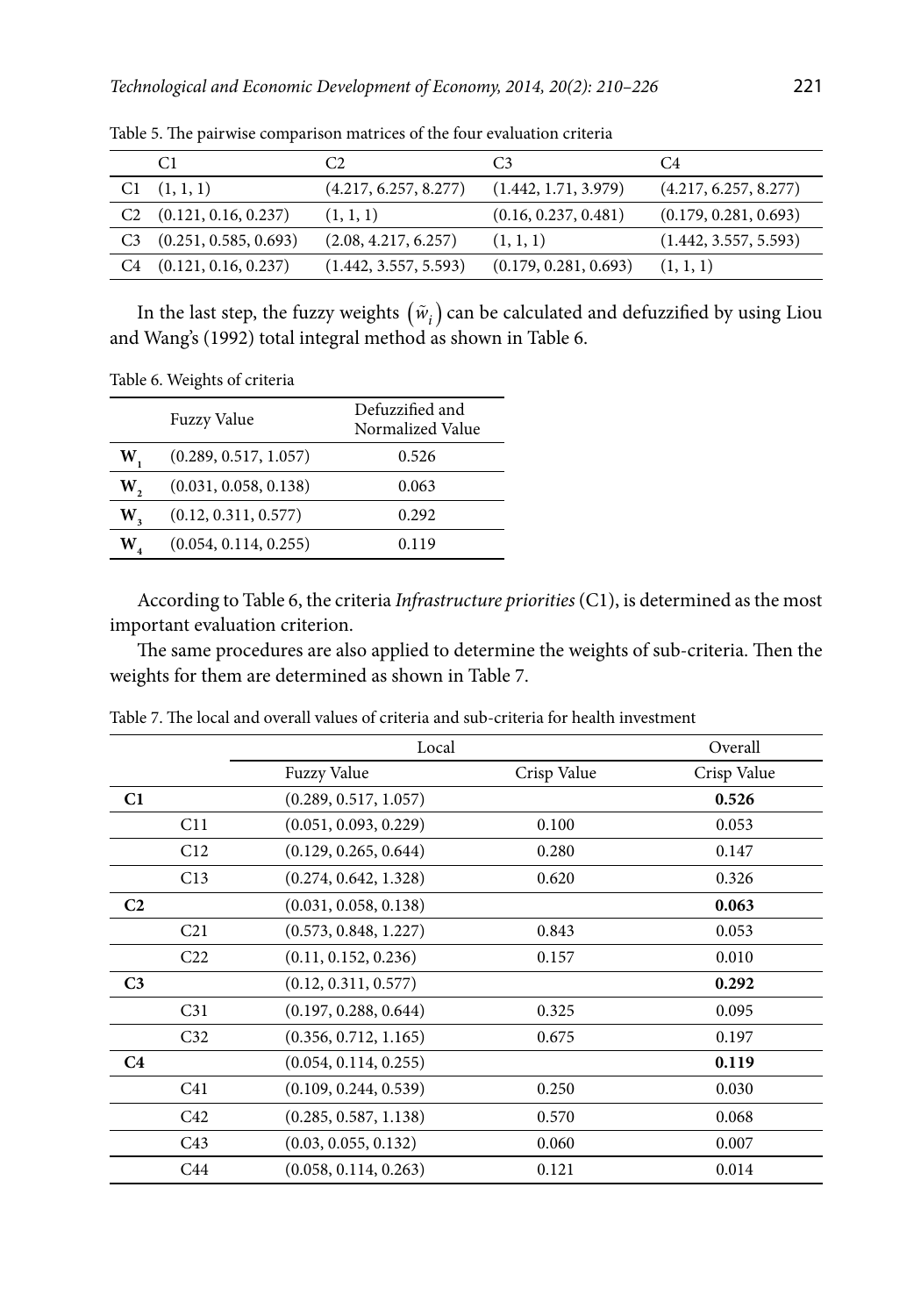After the weights of criteria are determined, the alternatives are evaluated with respect to the evaluation criteria. For example, the linguistic evaluations of three decision makers for alternatives with respect to the sub-criterion *Achieving common wealth's reform* (C11), are shown in Table 8. These evaluations are converted to the fuzzy numbers as shown in Table 9.

All of the alternatives are evaluated with respect to 11 sub-criteria by DMs. The obtained results are summarized in Table 10. According to Table 10, the alternative *Cellular and gene therapies* (A2), is determined as the best alternative. The rank of the alternatives is as follows: {A2-A3-A4-A1}. This means Health research investment to *Cellular and gene therapies* has the largest priority with 0.498. *Medical devices* has the second priority with 0.270. *Surgery and Radiotherapy* has the third priority and *Pharmaceuticals* does the forth.

|                 |    |    | D1                            |    | D2 |  |                |    | D <sub>3</sub> |  |                    |    |
|-----------------|----|----|-------------------------------|----|----|--|----------------|----|----------------|--|--------------------|----|
|                 | A1 |    | A2 A3 A4 A1 A2 A3 A4 A1 A2 A3 |    |    |  |                |    |                |  |                    | A4 |
| A1              |    | Vs | $1/Wk$ $1/Es$                 |    |    |  | $Vs$ 1/Es 1/Es |    |                |  | $Vs = 1/Wk = 1/Wk$ |    |
| $\overline{A2}$ |    |    | Wk                            | Es |    |  | Es             | Es |                |  | Es                 | Es |
| $\overline{A3}$ |    |    |                               | Wk |    |  |                | Es |                |  |                    | Es |
| A <sub>4</sub>  |    |    |                               |    |    |  |                |    |                |  |                    |    |

Table 8. DMs' Evaluation for Alternative with respect to C11

Table 9. Converted fuzzy numbers of DMs' evaluations for alternatives

| A1 | A2                                                                                                          | A3             | A4                                                           | Al                                      | A2                | A <sub>3</sub>                         | A4                                                                                                  |
|----|-------------------------------------------------------------------------------------------------------------|----------------|--------------------------------------------------------------|-----------------------------------------|-------------------|----------------------------------------|-----------------------------------------------------------------------------------------------------|
|    | (5,7,9)                                                                                                     | (0.2, 0.33, 1) |                                                              |                                         | (5,7,9)           |                                        |                                                                                                     |
|    |                                                                                                             | (1,3,5)        | (3,5,7)                                                      |                                         |                   | (3,5,7)                                | (3,5,7)                                                                                             |
|    | (0.2, 0.33, 1)                                                                                              |                | (1,3,5)                                                      | (3,5,7)                                 |                   |                                        | (3,5,7)                                                                                             |
|    |                                                                                                             |                |                                                              | (3,5,7)                                 |                   |                                        |                                                                                                     |
|    |                                                                                                             |                |                                                              |                                         |                   |                                        |                                                                                                     |
| A1 | A2                                                                                                          | A3             | A4                                                           |                                         |                   |                                        |                                                                                                     |
|    | (5,7,9)                                                                                                     | (0.2, 0.33, 1) | (0.2, 0.33, 1)                                               |                                         |                   |                                        |                                                                                                     |
|    |                                                                                                             | (3,5,7)        | (3,5,7)                                                      |                                         |                   |                                        |                                                                                                     |
|    | (0.14, 0.2, 0.33)                                                                                           |                | (3,5,7)                                                      |                                         |                   |                                        |                                                                                                     |
|    |                                                                                                             |                |                                                              |                                         |                   |                                        |                                                                                                     |
|    | A2 $(0.11, 0.14, 0.2)$<br>A3 $(1,3,5)$<br>A4 (3,5,7)<br>A2 $(0.11, 0.14, 0.2)$<br>A3 $(1,3,5)$<br>A4(1,3,5) |                | D1<br>$(0.14, 0.2, 0.33)$ $(0.2, 0.33, 1)$<br>D <sub>3</sub> | $(0.14, 0.2, 0.33)$ $(0.14, 0.2, 0.33)$ | (0.14, 0.2, 0.33) | (0.11, 0.14, 0.2)<br>(0.14, 0.2, 0.33) | D <sub>2</sub><br>$(0.14, 0.2, 0.33)$ $(0.14, 0.2, 0.3)$<br>$(0.14, 0.2, 0.33)$ $(0.14, 0.2, 0.33)$ |

Table 10. The evaluation results for health investment alternatives

|                |       | C1              |                 |                                           | C <sub>2</sub>  |                 | C <sub>3</sub>                                          |                         |                 | C4                      |                 |       |                |
|----------------|-------|-----------------|-----------------|-------------------------------------------|-----------------|-----------------|---------------------------------------------------------|-------------------------|-----------------|-------------------------|-----------------|-------|----------------|
|                |       | 0.5264          |                 |                                           | 0.0631          |                 | 0.2917                                                  |                         |                 | 0.1188                  |                 |       |                |
|                | C11   | C <sub>12</sub> | C <sub>13</sub> | C <sub>21</sub>                           | C <sub>22</sub> | C <sub>31</sub> | C <sub>32</sub>                                         | C41                     | C <sub>42</sub> | C <sub>43</sub>         | C <sub>44</sub> |       |                |
|                |       |                 |                 |                                           |                 |                 | $0.100$ $0.280$ $0.620$ $0.843$ $0.157$ $0.325$ $0.675$ | 0.250 0.570 0.060 0.121 |                 |                         |                 | W     | Rank           |
| A 1            |       |                 |                 | 0.209 0.169 0.047 0.190 0.155 0.067 0.128 |                 |                 |                                                         | 0.149 0.064 0.113 0.062 |                 |                         |                 | 0.105 | $\overline{4}$ |
| A2             |       |                 |                 |                                           |                 |                 | 0.301 0.532 0.572 0.664 0.641 0.598 0.501               | 0.075 0.121 0.038 0.652 |                 |                         |                 | 0.498 | -1             |
| A <sub>3</sub> |       |                 |                 | 0.327 0.197 0.253 0.099 0.073 0.254 0.250 |                 |                 |                                                         |                         |                 | 0.448 0.614 0.606 0.225 |                 | 0.270 | $\overline{2}$ |
| A4             | 0.163 |                 |                 | 0.101 0.128 0.047 0.131 0.081 0.122       |                 |                 |                                                         | 0.328                   | 0.200           | 0.244 0.062             |                 | 0.127 | 3              |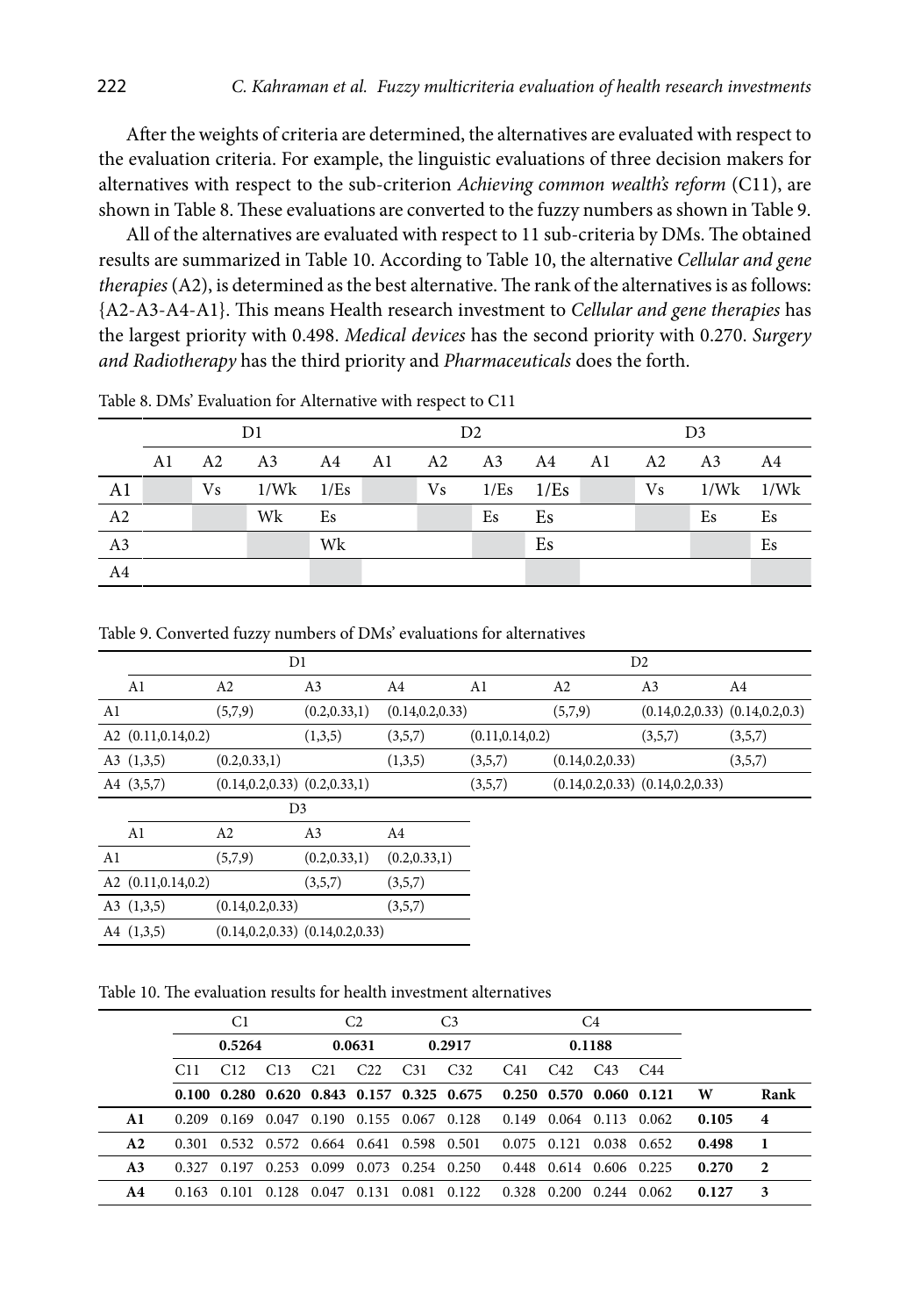|                |                |      | Weights of Criteria |      |
|----------------|----------------|------|---------------------|------|
|                | C <sub>1</sub> | C2.  | C <sub>3</sub>      | C4   |
| Case-I         | 0.25           | 0.25 | 0.25                | 0.25 |
| <b>Case-II</b> | 0.10           | 0.30 | 0.30                | 0.30 |
| Case-III       | 0.50           | 0.40 | 0.05                | 0.05 |
| Case-IV        | 0.05           | 0.05 | 0.40                | 0.50 |
| <b>Case-V</b>  | 0.10           | 0.10 | 0.10                | 0.70 |
| Case-VI        | 0.10           | 0.70 | 0.15                | 0.05 |

Table 11. The cases considered for sensitivity analysis

The assumption in the calculations above was equal-weighted criteria. A sensitivity analysis is realized to see how the rank order of the alternatives behaves when the weights of the criteria are changed. In other words, we can see how sensitive our decision with respect to the changes in the criteria weights. The cases shown in Table 11 are taken into account. Notice that the first case, which means equal weights, is the one we have already studied above.

The six cases in Table 11 are analyzed and the results are summarized in Figure 3.



Fig. 3. The results of sensitivity analysis

According to Fig. 3, the ranking of the alternatives for Cases I and II is the same as the obtained results in the application. In Case-III, *"Surgery and Radiotherapy (A4)"* is determined as the worst alternative while *"Medical Devices (A3)"* becomes the third alternative. The best alternative is determined as *"Medical devices (A3)"* for Cases IV and V. The rank of the alternatives is determined as follows {A2-A3-A1-A4} in Case-VI, which means *"Cellular and gene therapies (A2)"* is the best investment alternative. As the weight of the criterion *"Effective use of resources* (*C2)"* increases, the alternative *"Cellular and gene therapies (A2)"* moves to be the best alternative. As the weight of the criterion *"Established standards (C4)"* increases, the alternative *"Medical devices (A3)"* moves to be the best alternative.

### **Conclusions**

Since reliable and relevant information of health research activities is needed for government and health sectors, usage of multi-criteria decision making is so critical in health research investments.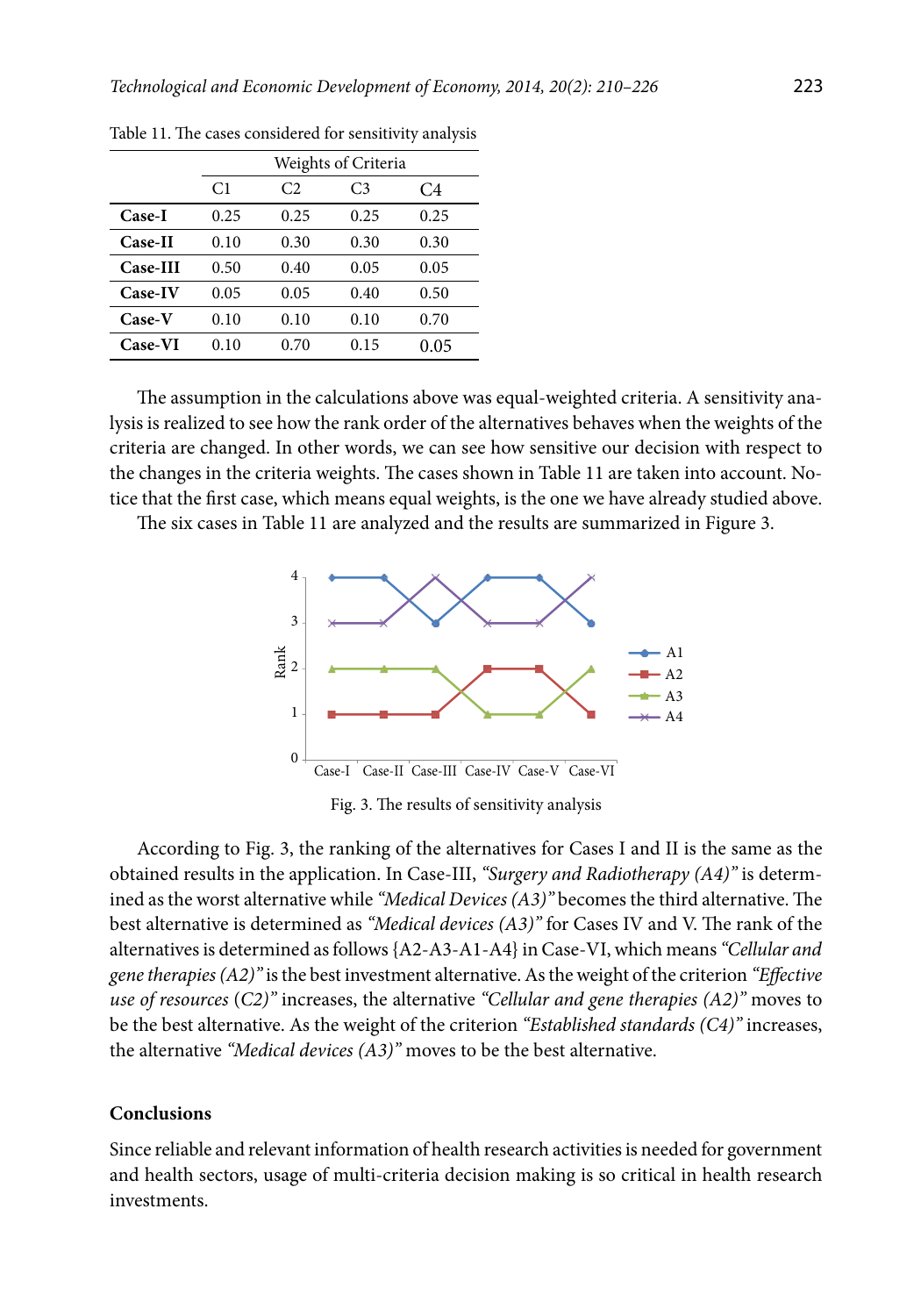Single criterion methods like econometric models or payback methods are usually utilized in decision making for health research investments. For both the econometric and payback methods of estimating return on investment in health research suffer from some common issues that need to be resolved in order for their results to be validated and for their results to be useful to each stakeholder audience. To be practical and useful, the best method for measuring return on health research investment must address many conflicting criteria.

Our paper has proposed a fuzzy multicriteria evaluation method for health research investment alternatives. Sensitivity analysis showed that criteria weights have an important role in the rank order of the alternatives. More alternatives and criteria can be incorporated to extend the problem content. The uncertainty in the evaluation judgments has been handled by the fuzzy set theory. This theory may be used together with another multicriteria method instead of AHP. TOPSIS, ELECTRE, or VIKOR are alternative methods, which may be integrated by the fuzzy set theory.

## **References**

- Australian Government, 2011. The Department of Health [online], [cited 12 December 2011]. Available from Internet: [www.health.gov.au/internet/main/publishing.nsf/content/404ref.htm](http://www.health.gov.au/internet/main/publishing.nsf/content/404ref.htm)
- Baležentis, A.; Baležentis, T.; Misiunas, A. 2012. An integrated assessment of Lithuanian economic sectors based on financial ratios and fuzzy MCDM methods, *Technological and Economic Development of Economy* 18(1): 34–53.<http://dx.doi.org/10.3846/20294913.2012.656151>
- Bardossy, A.; Bogardi, I.; Duckstein, L. 1991. Fuzzy set and probabilistic techniques for health-risk analysis, *[Applied Mathematics and Computation](http://www.sciencedirect.com/science/journal/00963003)* 45(3): 241–268. [http://dx.doi.org/10.1016/0096-3003\(91\)90083-Y](http://dx.doi.org/10.1016/0096-3003(91)90083-Y)
- Bruce, N.; Pope, D.; Stanistreet, D. 2008. *Quantitative methods for health research: a practical interactive guide to epidemiology and statistics*. John Wiley and Sons. 554 p.<http://dx.doi.org/10.1002/9780470725337>
- Buckley, J. J. 1985. Fuzzy hierarchical analysis, *Fuzzy Sets and Systems* 17(3): 233–247. [http://dx.doi.org/10.1016/0165-0114\(85\)90090-9](http://dx.doi.org/10.1016/0165-0114(85)90090-9)
- Chang, D. Y.1996. Applications of the extent analysis method on fuzzy AHP, *European Journal of Operational Research* 95(3): 649–655. [http://dx.doi.org/10.1016/0377-2217\(95\)00300-2](http://dx.doi.org/10.1016/0377-2217(95)00300-2)
- Dieppe, P. 2005. Research on health and health care, in *Handbook of Health Research Methods: Investigation, Measurement and Analysis*. New York: McGraw-Hill, 3–11.
- Doblhoff-Dier, O.; Collins, C. H. 2001. Biosafety: future priorities for research in health care, *Journal of Biotechnology* 85(2): 227–239. [http://dx.doi.org/10.1016/S0168-1656\(00\)00362-X](http://dx.doi.org/10.1016/S0168-1656(00)00362-X)
- Green, J.; Thorogood, N. 2004. *Qualitative methods for health research*. London: SAGE Publications.
- Han, Z.; Liu, P. D. 2011. A fuzzy multi-attribute decision-making method under risk with unknown attribute weights, *Technological and Economic Development of Economy* 17(2): 246–258. <http://dx.doi.org/10.3846/20294913.2011.580575>
- Hsieh, T. Y.; Lu, S. T.; Tzeng, G. H. 2004. Fuzzy MCDM approach for planning and design tenders selection in public office buildings, *International Journal of Project Management* 22(7): 573–584. <http://dx.doi.org/10.1016/j.ijproman.2004.01.002>
- Kahraman, C.; Beskese, A.; Ruan, D. 2004. Measuring flexibility of computer integrated manufacturing systems using fuzzy cash flow analysis, *Information Sciences* 168(1–4): 77–94. <http://dx.doi.org/10.1016/j.ins.2003.11.004>
- Kahraman, C.; Kaya, İ. 2010. Investment analyses using fuzzy probability concept, *Technological and Economic Development of Economy* 16(1): 43–57. <http://dx.doi.org/10.3846/tede.2010.03>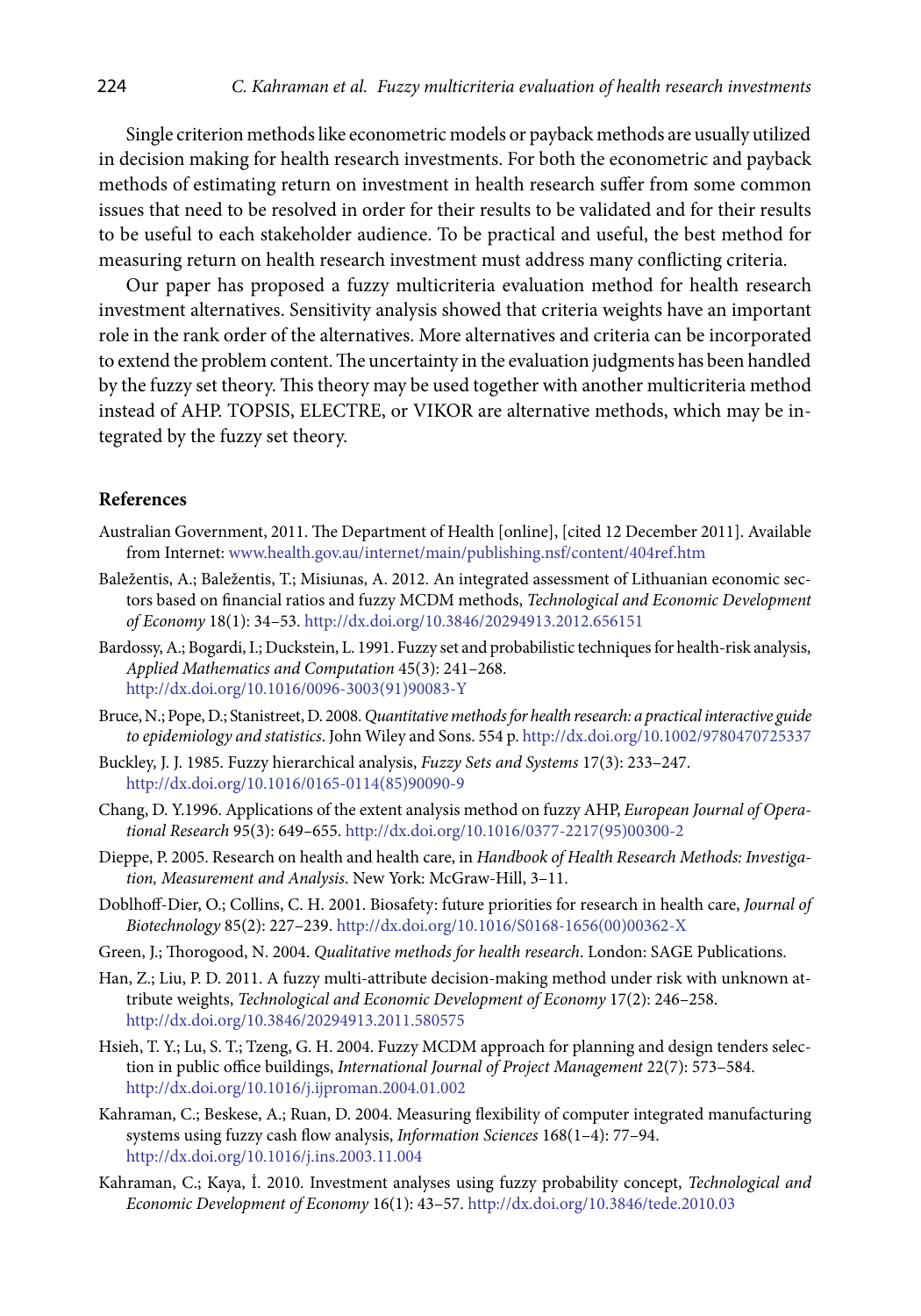- Kaya, T.; Kahraman, C. 2011. A fuzzy approach to e-banking website quality assessment based on an integrated AHP-ELECTRE method, *Technological and Economic Development of Economy* 17(2): 313–334. <http://dx.doi.org/10.3846/20294913.2011.583727>
- Keršulienė, V.; Turskis, Z. 2011. Integrated fuzzy multiple criteria decision making model for architect selection, *Technological and Economic Development of Economy* 17(4): 645–666. <http://dx.doi.org/10.3846/20294913.2011.635718>
- Laarhoven, P. J. M.; Pedrycz, W. 1983. A fuzzy extension of Saaty's priority theory, *Fuzzy Set Systems* 11: 229–241.
- Liou, T. S.; Wang, M. J. 1992. Ranking fuzzy numbers with integral value, *Fuzzy Sets and Systems* 50(3): 247–255. [http://dx.doi.org/10.1016/0165-0114\(92\)90223-Q](http://dx.doi.org/10.1016/0165-0114(92)90223-Q)
- Liu, P. D. 2009. A novel method for hybrid multiple attribute decision making, *Knowledge-Based Systems* 22(5): 388–391. <http://dx.doi.org/10.1016/j.knosys.2009.02.001>
- Liu, P. D.; Zhang, X. 2010. The study on multi-attribute decision-making with risk based on linguistic variable, *International Journal of Computational Intelligence Systems* 3(5): 601–609.
- Liu, P. D. 2011. A weighted aggregation operators multi-attribute group decision-making method based on interval-valued trapezoidal fuzzy numbers, *Expert Systems with Applications* 38(1): 1053–1060. <http://dx.doi.org/10.1016/j.eswa.2010.07.144>
- Liu, P. D.; Jin, F.; Zhang, X.; Su, Y.; Wang, M. 2011. Research on the multi-attribute decision-making under risk with interval probability based on prospect theory and the uncertain linguistic variables, *Knowledge-Based Systems* 24(4): 554–561.<http://dx.doi.org/10.1016/j.knosys.2011.01.010>
- Liu, P. D.; Jin, F. 2012a. A multi-attribute group decision-making method based on weighted geometric aggregation operators of interval-valued trapezoidal fuzzy numbers, *Applied Mathematical Modelling* 36(6): 2498–2509.<http://dx.doi.org/10.1016/j.apm.2011.09.006>
- Liu, P. D.; Jin, F. 2012b. Methods for aggregating intuitionistic uncertain linguistic variables and their application to group decision making, *Information Sciences* 205: 58–71. <http://dx.doi.org/10.1016/j.ins.2012.04.014>
- Maclachlan, J. C.; Jerrett, M.; Abernathy, T.; Sears, M.; Bunch, M. J. 2007. Mapping health on the internet: a new tool for environmental justice and public health research, *Health & Place* 13(1): 72–86. <http://dx.doi.org/10.1016/j.healthplace.2005.09.012>
- Mosmans, A.; Praet, J.-C.; Dumont, C. 2002. A decision support system for the budgeting of the Belgian health care system, *[European Journal of Operational Research](http://www.sciencedirect.com/science/journal/03772217)* 139(2):449–460. [http://dx.doi.org/10.1016/S0377-2217\(01\)00369-1](http://dx.doi.org/10.1016/S0377-2217(01)00369-1)
- Mukherjee, A.; McGinnis, J. 2007. E-healthcare: an analysis of key themes in research, *International Journal of Pharmaceutical and Healthcare Marketing* 1(4): 349–363. <http://dx.doi.org/10.1108/17506120710840170>
- Nobre, F. F.; Trotta, L. T. F.; Gomes, L. F. A. M. 1999. Multi-criteria decision making an approach to setting priorities in health care, *Statistics in Medicine* 18(23): 3345–3354. [http://dx.doi.org/10.1002/\(SICI\)1097-0258\(19991215\)18:23<3345::AID-SIM321>3.0.CO;2-7](http://dx.doi.org/10.1002/(SICI)1097-0258(19991215)18:23%3c3345::AID-SIM321%3e3.0.CO;2-7)
- Ozawa, J. K.; Franco, Q. C. 2007. [The role of government in health research,](http://0-www.sciencedirect.com.divit.library.itu.edu.tr/science?_ob=ArticleURL&_udi=B8F9N-4MWJ66G-S&_user=691171&_coverDate=03%2F29%2F2007&_alid=1565156974&_rdoc=1&_fmt=high&_orig=search&_origin=search&_zone=rslt_list_item&_cdi=41183&_sort=r&_st=4&_docanchor=&_ct=3&_acct=C000038558&_version=1&_urlVersion=0&_userid=691171&md5=23fe607f73f0c41a764f39e9b94d99fe&searchtype=a) *Comprehensive Medicinal Chemistry II* 1(24): 725–753.<http://dx.doi.org/10.1016/B0-08-045044-X/00027-4>
- Shaw, S. E.; Greenhalgh, T. 2008. Best research for what? Best health for whom? A critical exploration of primary care research using discourse analysis, *Social Science & Medicine* 66(12): 2506–2519. <http://dx.doi.org/10.1016/j.socscimed.2008.02.014>
- Uçal, I.; Kahraman, C. 2009. Fuzzy real options valuation for oil investments, *Technological and Economic Development of Economy* 15(4): 646–669. <http://dx.doi.org/10.3846/1392-8619.2009.15.646-669>
- UKCRC. 2009. UK clinical research collaboration [online], [cited 22 December 2011]. Available from Internet: [www.ukcrc.org](http://www.ukcrc.org).